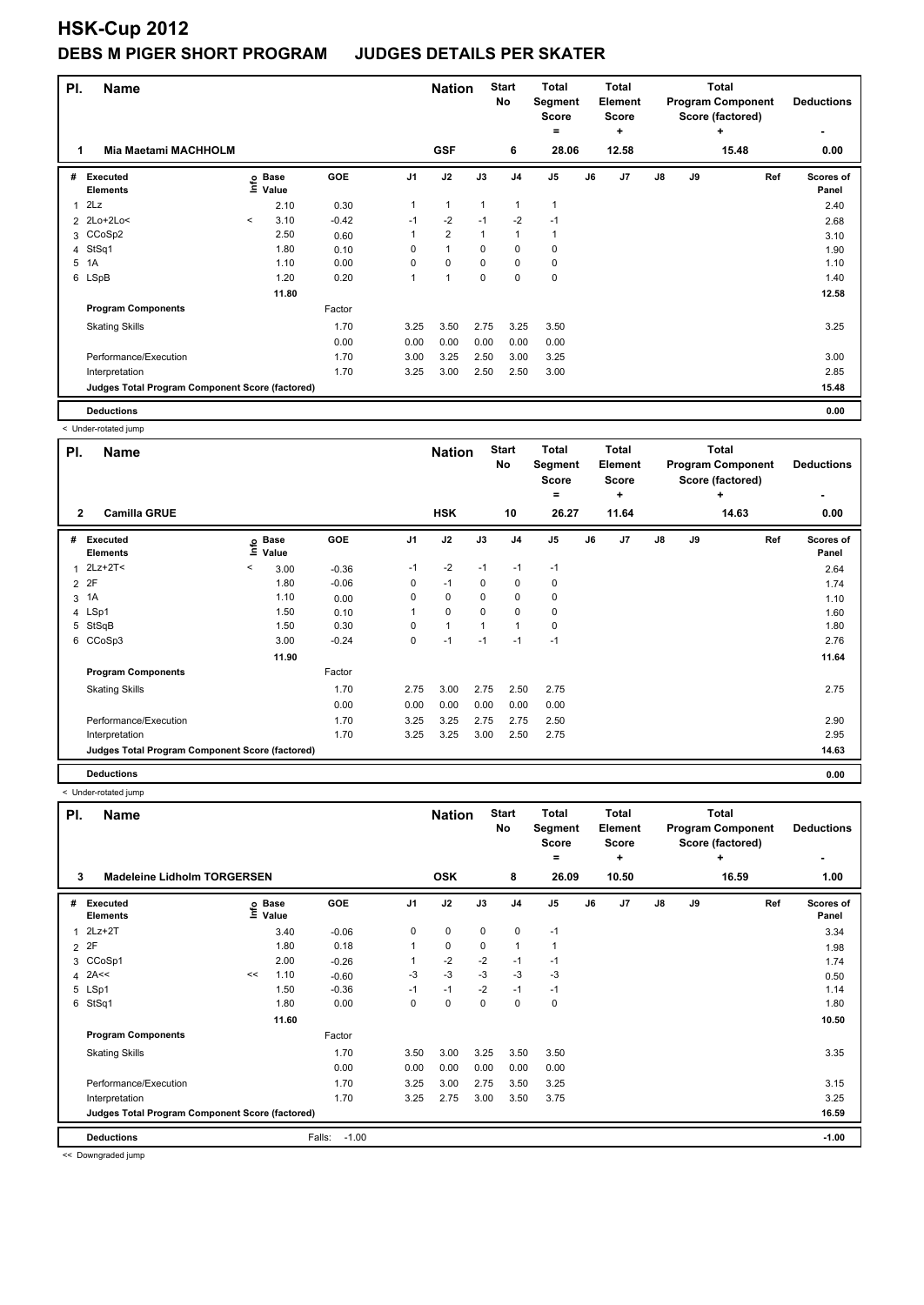| PI.            | <b>Name</b>                                     |                                 |                 |                | <b>Nation</b>        |              | <b>Start</b><br>No   | <b>Total</b>             |    | <b>Total</b><br><b>Element</b> |    |    | <b>Total</b><br><b>Program Component</b> |     | <b>Deductions</b> |
|----------------|-------------------------------------------------|---------------------------------|-----------------|----------------|----------------------|--------------|----------------------|--------------------------|----|--------------------------------|----|----|------------------------------------------|-----|-------------------|
|                |                                                 |                                 |                 |                |                      |              |                      | Segment<br><b>Score</b>  |    | <b>Score</b>                   |    |    | Score (factored)                         |     |                   |
|                |                                                 |                                 |                 |                |                      |              |                      | $\equiv$                 |    | ٠                              |    |    | ÷                                        |     |                   |
| 4              | Lea ØRUM                                        |                                 |                 |                | <b>SKK</b>           |              | $\mathbf{2}$         | 25.95                    |    | 11.58                          |    |    | 14.37                                    |     | 0.00              |
| #              | Executed                                        | e Base<br>⊆ Value               | GOE             | J <sub>1</sub> | J2                   | J3           | J4                   | J5                       | J6 | J7                             | J8 | J9 |                                          | Ref | Scores of         |
|                | Elements                                        |                                 |                 |                |                      |              |                      |                          |    |                                |    |    |                                          |     | Panel             |
| $\mathbf{1}$   | $2Lz+2T$                                        | 3.40                            | $-0.30$         | $-1$           | $-2$                 | $-1$         | 0                    | $-1$                     |    |                                |    |    |                                          |     | 3.10              |
| $\overline{2}$ | 2Lo                                             | 1.80                            | 0.00            | 1              | $\mathbf{1}$         | 0            | $-2$                 | 0                        |    |                                |    |    |                                          |     | 1.80              |
|                | 3 CCoSp3                                        | 3.00                            | 0.24            | 1              | 1                    | $\mathbf{1}$ | $-1$                 | $\mathbf 0$              |    |                                |    |    |                                          |     | 3.24              |
| 4              | 1A<br>5 LSpB                                    | 1.10<br>1.20                    | 0.04<br>$-0.60$ | 0<br>$-2$      | $\mathbf{1}$<br>$-2$ | 0<br>$-2$    | 0<br>$-2$            | $\mathbf 0$<br>$-2$      |    |                                |    |    |                                          |     | 1.14<br>0.60      |
|                | 6 StSqB                                         | 1.50                            | 0.20            | 0              | 0                    | $\Omega$     | $\mathbf{1}$         | $\mathbf{1}$             |    |                                |    |    |                                          |     | 1.70              |
|                |                                                 | 12.00                           |                 |                |                      |              |                      |                          |    |                                |    |    |                                          |     | 11.58             |
|                | <b>Program Components</b>                       |                                 | Factor          |                |                      |              |                      |                          |    |                                |    |    |                                          |     |                   |
|                | <b>Skating Skills</b>                           |                                 | 1.70            | 3.00           | 3.25                 | 2.50         | 3.00                 | 3.25                     |    |                                |    |    |                                          |     | 3.00              |
|                |                                                 |                                 | 0.00            | 0.00           | 0.00                 | 0.00         | 0.00                 | 0.00                     |    |                                |    |    |                                          |     |                   |
|                | Performance/Execution                           |                                 | 1.70            | 3.00           | 3.00                 | 2.25         | 2.75                 | 3.00                     |    |                                |    |    |                                          |     | 2.80              |
|                | Interpretation                                  |                                 | 1.70            | 2.75           | 2.75                 | 2.25         | 2.50                 | 3.00                     |    |                                |    |    |                                          |     | 2.65              |
|                | Judges Total Program Component Score (factored) |                                 |                 |                |                      |              |                      |                          |    |                                |    |    |                                          |     | 14.37             |
|                |                                                 |                                 |                 |                |                      |              |                      |                          |    |                                |    |    |                                          |     |                   |
|                | <b>Deductions</b>                               |                                 |                 |                |                      |              |                      |                          |    |                                |    |    |                                          |     | 0.00              |
| PI.            | <b>Name</b>                                     |                                 |                 |                | <b>Nation</b>        |              | <b>Start</b>         | <b>Total</b>             |    | <b>Total</b>                   |    |    | <b>Total</b>                             |     |                   |
|                |                                                 |                                 |                 |                |                      |              | No                   | Segment                  |    | <b>Element</b>                 |    |    | <b>Program Component</b>                 |     | <b>Deductions</b> |
|                |                                                 |                                 |                 |                |                      |              |                      | <b>Score</b>             |    | <b>Score</b>                   |    |    | Score (factored)                         |     |                   |
|                |                                                 |                                 |                 |                |                      |              |                      | $=$                      |    | ٠                              |    |    | $\ddot{}$                                |     |                   |
| 5              | <b>Maria Trapp MATTHIESEN</b>                   |                                 |                 |                | <b>SKK</b>           |              | 3                    | 25.04                    |    | 11.44                          |    |    | 13.60                                    |     | 0.00              |
| #              | Executed                                        |                                 | GOE             | J <sub>1</sub> | J2                   | J3           | J <sub>4</sub>       | $\mathsf{J}5$            | J6 | J7                             | J8 | J9 |                                          | Ref | Scores of         |
|                | Elements                                        | $\overset{\circ}{\equiv}$ Value |                 |                |                      |              |                      |                          |    |                                |    |    |                                          |     | Panel             |
| $\mathbf{1}$   | $2F+2T$                                         | 3.10                            | 0.12            | 1              | $\mathbf{1}$         | 0            | 0                    | 0                        |    |                                |    |    |                                          |     | 3.22              |
| $\overline{2}$ | 2Lz                                             | 2.10                            | $-0.72$         | -2             | $-3$                 | $-2$         | $-2$                 | -3                       |    |                                |    |    |                                          |     | 1.38              |
| 3              | 1A                                              | 1.10                            | 0.04            | 1              | 0                    | 0            | 0                    | $\mathbf 0$              |    |                                |    |    |                                          |     | 1.14              |
|                | 4 CCoSp2                                        | 2.50                            | 0.10            | 0              | 0                    | 0            | 1                    | $\mathbf 0$              |    |                                |    |    |                                          |     | 2.60              |
| 5              | StSqB                                           | 1.50<br>1.50                    | 0.10            | 0<br>0         | 0<br>0               | 0<br>0       | 1<br>0               | $\mathbf 0$<br>$\pmb{0}$ |    |                                |    |    |                                          |     | 1.60              |
|                | 6 LSp1                                          | 11.80                           | 0.00            |                |                      |              |                      |                          |    |                                |    |    |                                          |     | 1.50<br>11.44     |
|                | <b>Program Components</b>                       |                                 | Factor          |                |                      |              |                      |                          |    |                                |    |    |                                          |     |                   |
|                |                                                 |                                 |                 | 3.25           |                      | 2.25         |                      |                          |    |                                |    |    |                                          |     | 2.90              |
|                | <b>Skating Skills</b>                           |                                 | 1.70<br>0.00    | 0.00           | 3.00<br>0.00         | 0.00         | 3.00<br>0.00         | 3.00                     |    |                                |    |    |                                          |     |                   |
|                | Performance/Execution                           |                                 | 1.70            | 2.50           | 2.75                 | 2.00         | 3.00                 | 0.00<br>2.75             |    |                                |    |    |                                          |     | 2.60              |
|                | Interpretation                                  |                                 | 1.70            | 2.25           | 2.50                 | 2.25         | 2.75                 | 2.75                     |    |                                |    |    |                                          |     | 2.50              |
|                | Judges Total Program Component Score (factored) |                                 |                 |                |                      |              |                      |                          |    |                                |    |    |                                          |     | 13.60             |
|                |                                                 |                                 |                 |                |                      |              |                      |                          |    |                                |    |    |                                          |     |                   |
|                | <b>Deductions</b>                               |                                 |                 |                |                      |              |                      |                          |    |                                |    |    |                                          |     | 0.00              |
| PI.            | <b>Name</b>                                     |                                 |                 |                | <b>Nation</b>        |              | <b>Start</b>         | Total                    |    | <b>Total</b>                   |    |    | <b>Total</b>                             |     |                   |
|                |                                                 |                                 |                 |                |                      |              | No                   | Segment                  |    | Element                        |    |    | <b>Program Component</b>                 |     | <b>Deductions</b> |
|                |                                                 |                                 |                 |                |                      |              |                      | Score                    |    | <b>Score</b>                   |    |    | Score (factored)                         |     |                   |
|                |                                                 |                                 |                 |                |                      |              |                      | $=$                      |    | ٠.                             |    |    | ÷                                        |     |                   |
| 6              | Vanessa SEVIDOVA                                |                                 |                 |                | <b>SKK</b>           |              | 11                   | 22.92                    |    | 8.28                           |    |    | 15.64                                    |     | 1.00              |
|                | # Executed                                      | e Base<br>⊑ Value               | GOE             | J1             | J2                   | J3           | J <sub>4</sub>       | J5                       | J6 | J7                             | J8 | J9 |                                          | Ref | Scores of         |
|                | Elements                                        |                                 |                 |                |                      |              |                      |                          |    |                                |    |    |                                          |     | Panel             |
|                | $1$ 2S+2T                                       | 2.60                            | 0.08            | 1              | 0                    | $\mathbf{1}$ | 0                    | $\pmb{0}$                |    |                                |    |    |                                          |     | 2.68              |
| $\overline{2}$ | 2F                                              | 1.80                            | $-0.90$         | $-3$           | $-3$<br>$\mathbf{1}$ | $-3$         | $-3$<br>$\mathbf{1}$ | $-3$<br>$\mathbf{1}$     |    |                                |    |    |                                          |     | 0.90              |
|                | 3 1A<br>4 LSp1                                  | 1.10<br>1.50                    | 0.20            | 1<br>0         | 0                    | 1<br>0       | 0                    | $\mathbf 0$              |    |                                |    |    |                                          |     | 1.30              |
|                | 5 StSqB                                         | 1.50                            | 0.00<br>0.40    | 0              | $\mathbf{1}$         | 1            | $\mathbf{1}$         | $\mathbf{1}$             |    |                                |    |    |                                          |     | 1.50<br>1.90      |
|                | 6 FCCoSp1*                                      | 0.00                            | 0.00            |                |                      |              |                      |                          |    |                                |    |    |                                          |     | 0.00              |
|                |                                                 | 8.50                            |                 |                |                      |              |                      |                          |    |                                |    |    |                                          |     | 8.28              |
|                | <b>Program Components</b>                       |                                 | Factor          |                |                      |              |                      |                          |    |                                |    |    |                                          |     |                   |
|                | <b>Skating Skills</b>                           |                                 | 1.70            | 3.00           | 3.00                 | 3.00         | 3.00                 | 3.50                     |    |                                |    |    |                                          |     | 3.10              |
|                |                                                 |                                 | 0.00            | 0.00           | 0.00                 | 0.00         | 0.00                 | 0.00                     |    |                                |    |    |                                          |     |                   |
|                | Performance/Execution                           |                                 | 1.70            | 3.50           | 3.25                 | 2.75         | 2.75                 | 3.25                     |    |                                |    |    |                                          |     | 3.10              |
|                | Interpretation                                  |                                 | 1.70            | 3.50           | 3.50                 | 2.25         | 2.75                 | 3.00                     |    |                                |    |    |                                          |     | 3.00              |
|                | Judges Total Program Component Score (factored) |                                 |                 |                |                      |              |                      |                          |    |                                |    |    |                                          |     | 15.64             |

**Deductions** Falls: -1.00 **-1.00**

\* Invalid element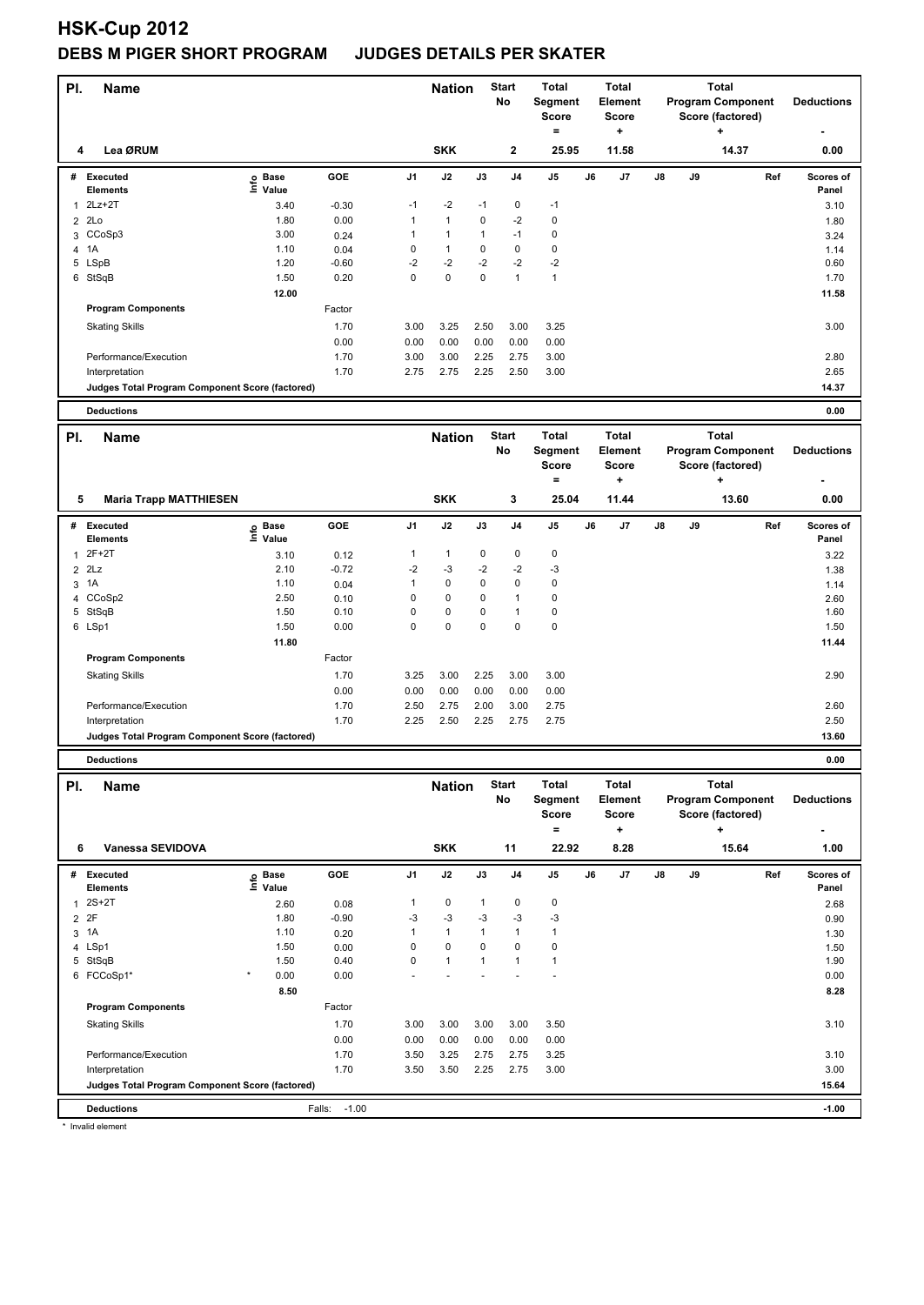| PI.            | <b>Name</b>                                     |                            |         |                | <b>Nation</b> |             | <b>Start</b><br>No | <b>Total</b><br>Segment<br><b>Score</b><br>$\equiv$ |    | <b>Total</b><br>Element<br><b>Score</b><br>÷ | <b>Total</b><br><b>Program Component</b><br>Score (factored)<br>÷ |    |                                                              | <b>Deductions</b> |                    |
|----------------|-------------------------------------------------|----------------------------|---------|----------------|---------------|-------------|--------------------|-----------------------------------------------------|----|----------------------------------------------|-------------------------------------------------------------------|----|--------------------------------------------------------------|-------------------|--------------------|
| 7              | <b>Karla Maria MEISL</b>                        |                            |         |                | <b>SKK</b>    |             | 7                  | 19.01                                               |    | 8.30                                         |                                                                   |    | 10.71                                                        |                   | 0.00               |
| #              | Executed<br>Elements                            | e Base<br>⊑ Value          | GOE     | J <sub>1</sub> | J2            | J3          | J <sub>4</sub>     | J5                                                  | J6 | J7                                           | J8                                                                | J9 |                                                              | Ref               | Scores of<br>Panel |
| 1              | $2S+2T$                                         | 2.60                       | $-0.04$ | $-1$           | $\mathbf 0$   | $\mathbf 0$ | $\pmb{0}$          | $\pmb{0}$                                           |    |                                              |                                                                   |    |                                                              |                   | 2.56               |
| $\overline{2}$ | 2Lo                                             | 1.80                       | $-0.60$ | $-2$           | $-2$          | $-2$        | $-2$               | $-2$                                                |    |                                              |                                                                   |    |                                                              |                   | 1.20               |
|                | 3 CCoSp1                                        | 2.00                       | $-0.24$ | $-1$           | 0             | $-1$        | $-2$               | $\pmb{0}$                                           |    |                                              |                                                                   |    |                                                              |                   | 1.76               |
|                | 4 LSpB                                          | 1.20                       | $-0.84$ | $-2$           | $-3$          | $-3$        | $-3$               | $-3$                                                |    |                                              |                                                                   |    |                                                              |                   | 0.36               |
|                | 5 StSqB                                         | 1.50                       | $-0.18$ | 0              | $\mathbf 0$   | 0           | $-1$               | $-2$                                                |    |                                              |                                                                   |    |                                                              |                   | 1.32               |
|                | 6 1A                                            | 1.10                       | 0.00    | 0              | 0             | $\Omega$    | $\mathbf 0$        | $\pmb{0}$                                           |    |                                              |                                                                   |    |                                                              |                   | 1.10               |
|                |                                                 | 10.20                      |         |                |               |             |                    |                                                     |    |                                              |                                                                   |    |                                                              |                   | 8.30               |
|                | <b>Program Components</b>                       |                            | Factor  |                |               |             |                    |                                                     |    |                                              |                                                                   |    |                                                              |                   |                    |
|                | <b>Skating Skills</b>                           |                            | 1.70    | 2.25           | 2.50          | 2.25        | 2.50               | 2.00                                                |    |                                              |                                                                   |    |                                                              |                   | 2.30               |
|                |                                                 |                            | 0.00    | 0.00           | 0.00          | 0.00        | 0.00               | 0.00                                                |    |                                              |                                                                   |    |                                                              |                   |                    |
|                | Performance/Execution                           |                            | 1.70    | 1.75           | 2.75          | 2.00        | 2.00               | 1.50                                                |    |                                              |                                                                   |    |                                                              |                   | 2.00               |
|                | Interpretation                                  |                            | 1.70    | 1.75           | 2.50          | 2.25        | 2.25               | 1.25                                                |    |                                              |                                                                   |    |                                                              |                   | 2.00               |
|                | Judges Total Program Component Score (factored) |                            |         |                |               |             |                    |                                                     |    |                                              |                                                                   |    |                                                              |                   | 10.71              |
|                |                                                 |                            |         |                |               |             |                    |                                                     |    |                                              |                                                                   |    |                                                              |                   |                    |
|                | <b>Deductions</b>                               |                            |         |                |               |             |                    |                                                     |    |                                              |                                                                   |    |                                                              |                   | 0.00               |
| PI.            | <b>Name</b>                                     |                            |         |                | <b>Nation</b> |             | <b>Start</b><br>No | <b>Total</b><br><b>Segment</b><br><b>Score</b>      |    | <b>Total</b><br>Element<br><b>Score</b>      |                                                                   |    | <b>Total</b><br><b>Program Component</b><br>Score (factored) |                   | <b>Deductions</b>  |
|                |                                                 |                            |         |                |               |             |                    | $=$                                                 |    | ÷                                            |                                                                   |    | ÷                                                            |                   |                    |
| 8              | <b>Caroline Sauer EILSØ</b>                     |                            |         |                | <b>RSI</b>    |             | 4                  | 16.13                                               |    | 6.24                                         |                                                                   |    | 10.89                                                        |                   | 1.00               |
| #              | Executed<br><b>Elements</b>                     | e Base<br>E Value<br>Value | GOE     | J <sub>1</sub> | J2            | J3          | J <sub>4</sub>     | J5                                                  | J6 | J7                                           | J8                                                                | J9 |                                                              | Ref               | Scores of<br>Panel |
| $\mathbf{1}$   | 1A                                              | 1.10                       | 0.00    | 0              | 0             | 0           | 0                  | 0                                                   |    |                                              |                                                                   |    |                                                              |                   | 1.10               |
|                | 2 LSpB                                          | 1.20                       | $-0.06$ | 0              | $-1$          | 0           | $\mathbf 0$        | $\mathbf 0$                                         |    |                                              |                                                                   |    |                                                              |                   | 1.14               |

| ΡI | <b>Name</b>                                             |         |      |                   |      | <b>Nation</b> |      | <b>Start</b> | <b>Total</b>             | Total | <b>Total</b> |         |
|----|---------------------------------------------------------|---------|------|-------------------|------|---------------|------|--------------|--------------------------|-------|--------------|---------|
|    | < Under-rotated jump<br>Invalid element<br>${}^{\star}$ |         |      |                   |      |               |      |              |                          |       |              |         |
|    | <b>Deductions</b>                                       |         |      | $-1.00$<br>Falls: |      |               |      |              |                          |       |              | $-1.00$ |
|    | Judges Total Program Component Score (factored)         |         |      |                   |      |               |      |              |                          |       |              | 10.89   |
|    | Interpretation                                          |         |      | 1.70              | 2.25 | 1.75          | 1.50 | 2.25         | 2.25                     |       |              | 2.00    |
|    | Performance/Execution                                   |         |      | 1.70              | 2.25 | 2.00          | 1.75 | 2.25         | 2.00                     |       |              | 2.05    |
|    |                                                         |         |      | 0.00              | 0.00 | 0.00          | 0.00 | 0.00         | 0.00                     |       |              |         |
|    | <b>Skating Skills</b>                                   |         |      | 1.70              | 2.50 | 2.25          | 2.00 | 2.50         | 2.50                     |       |              | 2.35    |
|    | <b>Program Components</b>                               |         |      | Factor            |      |               |      |              |                          |       |              |         |
|    |                                                         |         | 7.80 |                   |      |               |      |              |                          |       |              | 6.24    |
|    | 6 CoSpB*                                                |         | 0.00 | 0.00              |      |               |      |              | $\overline{\phantom{a}}$ |       |              | 0.00    |
|    | $5 \ 2S+2T <$                                           | $\prec$ | 2.20 | $-0.60$           | -3   | -3            | -3   | $-3$         | $-3$                     |       |              | 1.60    |
|    | 4 StSqB                                                 |         | 1.50 | $-0.42$           | $-1$ | $-2$          | $-2$ | $-1$         | $-1$                     |       |              | 1.08    |
|    | 3 2F                                                    |         | 1.80 | $-0.48$           | $-1$ | $-2$          | $-1$ | $-2$         | $-2$                     |       |              | 1.32    |

| PI.<br><b>Name</b> |                                                 |                                |            |      | <b>Nation</b> |      | <b>Start</b><br>No | Total<br>Segment<br><b>Score</b><br>$\equiv$ |    | Total<br>Element<br>Score<br>٠ |    | Total<br><b>Program Component</b><br>Score (factored) | <b>Deductions</b> |                    |
|--------------------|-------------------------------------------------|--------------------------------|------------|------|---------------|------|--------------------|----------------------------------------------|----|--------------------------------|----|-------------------------------------------------------|-------------------|--------------------|
| 9                  | Valeria G. NIELSEN                              |                                |            |      | <b>HKF</b>    |      | 5                  | 15.67                                        |    | 7.08                           |    |                                                       | 8.59              | 0.00               |
| #                  | Executed<br><b>Elements</b>                     | $E$ Base<br>$E$ Value<br>Value | <b>GOE</b> | J1   | J2            | J3   | J <sub>4</sub>     | J <sub>5</sub>                               | J6 | J <sub>7</sub>                 | J8 | J9                                                    | Ref               | Scores of<br>Panel |
| $\mathbf{1}$       | 1A                                              | 1.10                           | $-0.16$    | $-1$ | $-1$          | $-1$ | 0                  | $-1$                                         |    |                                |    |                                                       |                   | 0.94               |
| $\overline{2}$     | $2S+1T$                                         | 1.70                           | 0.00       | 0    | $\mathbf 0$   | 0    | 0                  | 0                                            |    |                                |    |                                                       |                   | 1.70               |
|                    | 3 LSpB                                          | 1.20                           | $-0.54$    | $-1$ | $-1$          | $-3$ | $-2$               | $-2$                                         |    |                                |    |                                                       |                   | 0.66               |
|                    | 4 1F                                            | 0.50                           | $-0.24$    | 0    | $-3$          | $-3$ | $-3$               | $-3$                                         |    |                                |    |                                                       |                   | 0.26               |
|                    | 5 StSqB                                         | 1.50                           | $-0.24$    | 0    | $-1$          | 0    | $-1$               | $-2$                                         |    |                                |    |                                                       |                   | 1.26               |
|                    | 6 CCoSp2                                        | 2.50                           | $-0.24$    | $-1$ | $-1$          | $-2$ | 0                  | 0                                            |    |                                |    |                                                       |                   | 2.26               |
|                    |                                                 | 8.50                           |            |      |               |      |                    |                                              |    |                                |    |                                                       |                   | 7.08               |
|                    | <b>Program Components</b>                       |                                | Factor     |      |               |      |                    |                                              |    |                                |    |                                                       |                   |                    |
|                    | <b>Skating Skills</b>                           |                                | 1.70       | 2.25 | 1.75          | 1.75 | 2.00               | 2.00                                         |    |                                |    |                                                       |                   | 1.95               |
|                    |                                                 |                                | 0.00       | 0.00 | 0.00          | 0.00 | 0.00               | 0.00                                         |    |                                |    |                                                       |                   |                    |
|                    | Performance/Execution                           |                                | 1.70       | 1.00 | 1.50          | 1.75 | 2.00               | 1.75                                         |    |                                |    |                                                       |                   | 1.60               |
|                    | Interpretation                                  |                                | 1.70       | 1.50 | 1.50          | 1.50 | 1.50               | 1.50                                         |    |                                |    |                                                       |                   | 1.50               |
|                    | Judges Total Program Component Score (factored) |                                |            |      |               |      |                    |                                              |    |                                |    |                                                       |                   | 8.59               |
|                    | <b>Deductions</b>                               |                                |            |      |               |      |                    |                                              |    |                                |    |                                                       |                   | 0.00               |